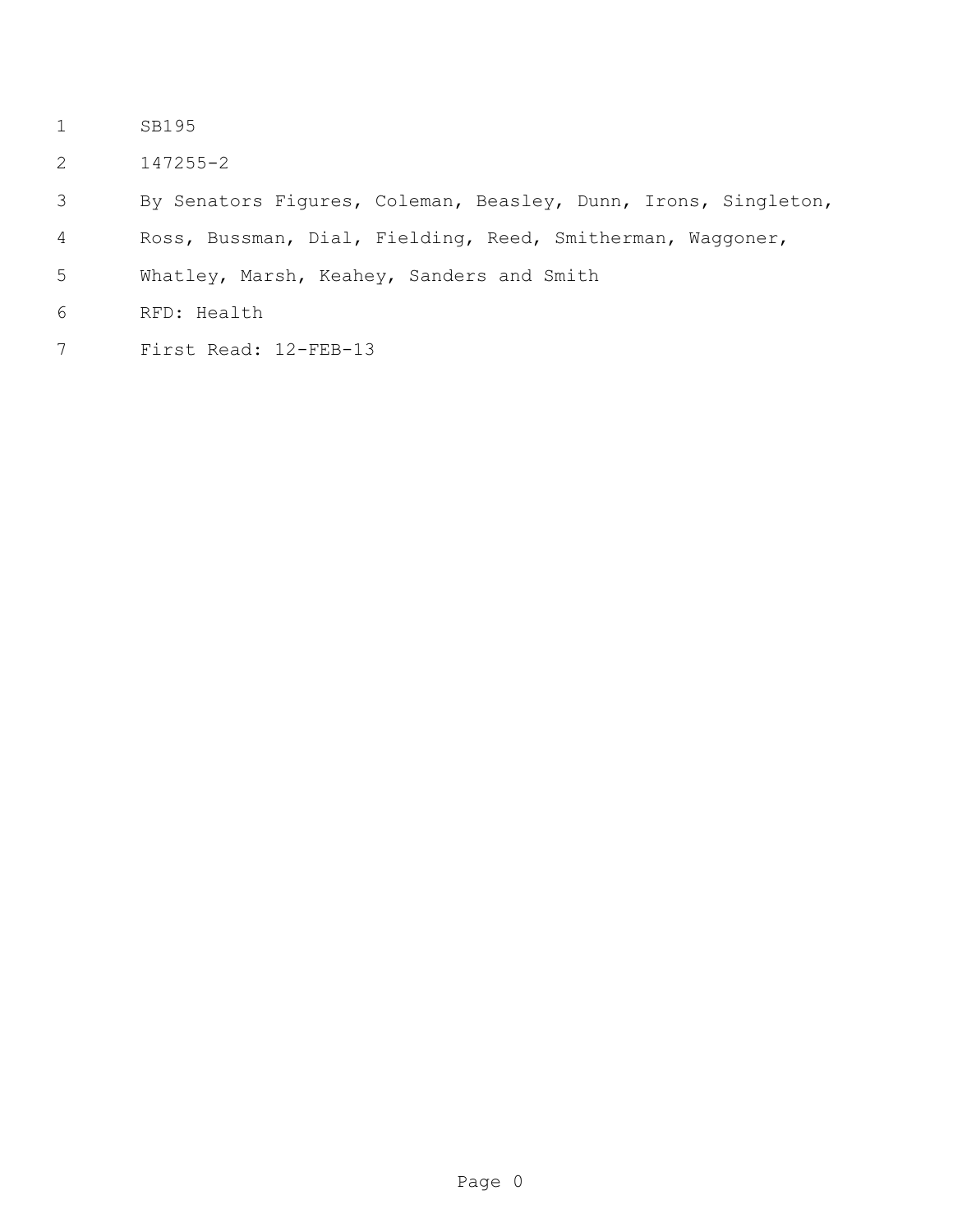147255-2:n:02/07/2013:KMS/tan LRS2013-236R1 SYNOPSIS: Under existing law, the Alabama Clean Indoor Air Act prohibits smoking in certain public places. This bill would repeal the Alabama Clean Indoor Air Act and establish the Alabama Smoke-free Air Act of 2013. This bill would prohibit smoking in places 14 of employment and public places. This bill would provide legislative intent and definitions. This bill would prohibit smoking in certain outdoor areas. This bill would specifically exempt private clubs and private residences not used for child 21 care or adult care, or as a health care facility. This bill would provide requirements for owners, operators, managers, and employers. This bill would prohibit retaliation against any person reporting a violation. This bill would provide penalties for violations.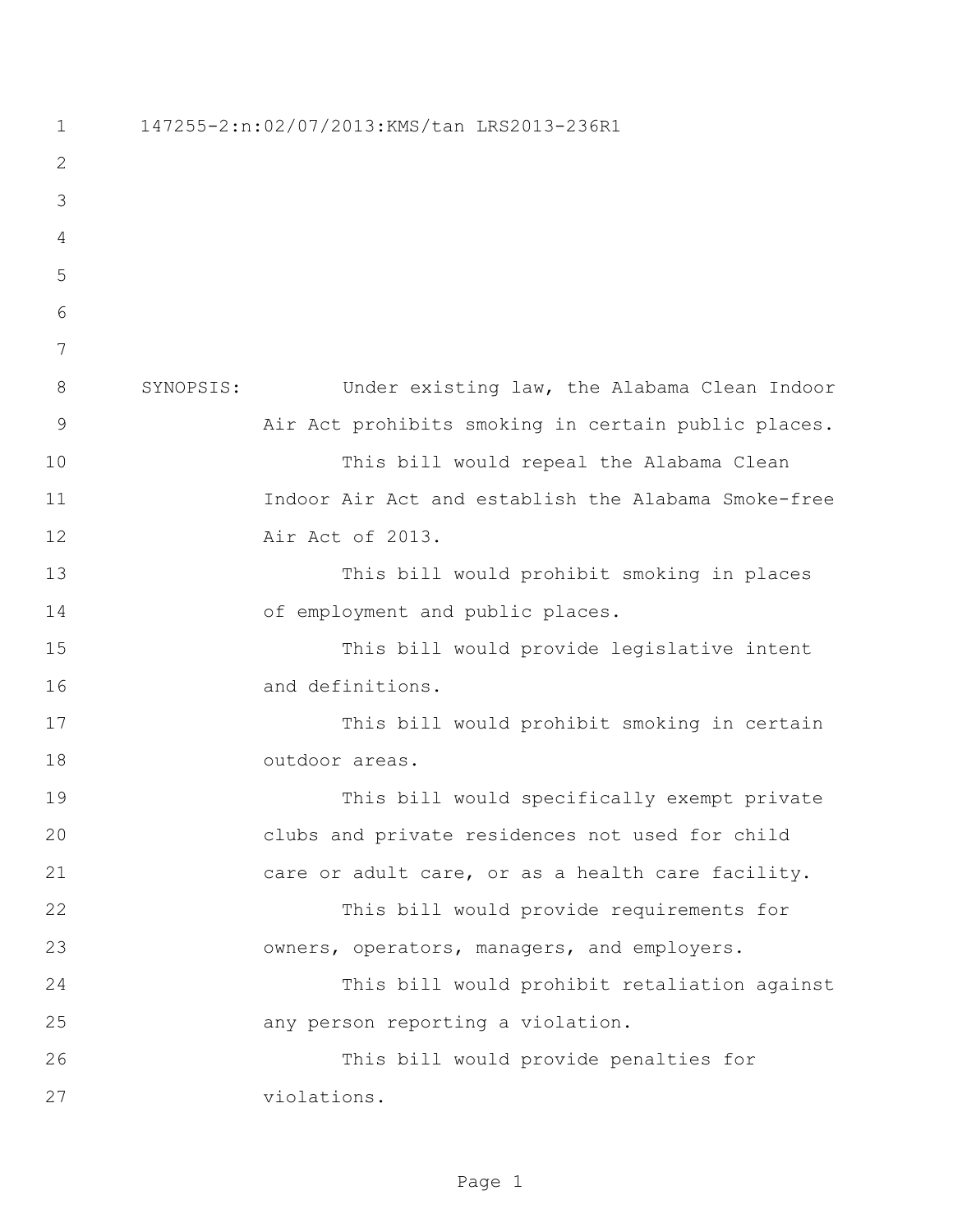This bill would allow political subdivisions 2 to adopt stricter requirements.

 This bill would provide for the responsibilities of the Department of Public Health and the State Board of Health.

 Amendment 621 of the Constitution of Alabama of 1901, now appearing as Section 111.05 of the Official Recompilation of the Constitution of Alabama of 1901, as amended, prohibits a general law whose purpose or effect would be to require a new or increased expenditure of local funds from becoming effective with regard to a local governmental entity without enactment by a 2/3 vote unless: it comes within one of a number of specified exceptions; it is approved by the 16 affected entity; or the Legislature appropriates 17 funds, or provides a local source of revenue, to 18 the entity for the purpose.

 The purpose or effect of this bill would be to require a new or increased expenditure of local 21 funds within the meaning of the amendment. However, the bill does not require approval of a local governmental entity or enactment by a 2/3 vote to become effective because it comes within one of the specified exceptions contained in the amendment.

A BILL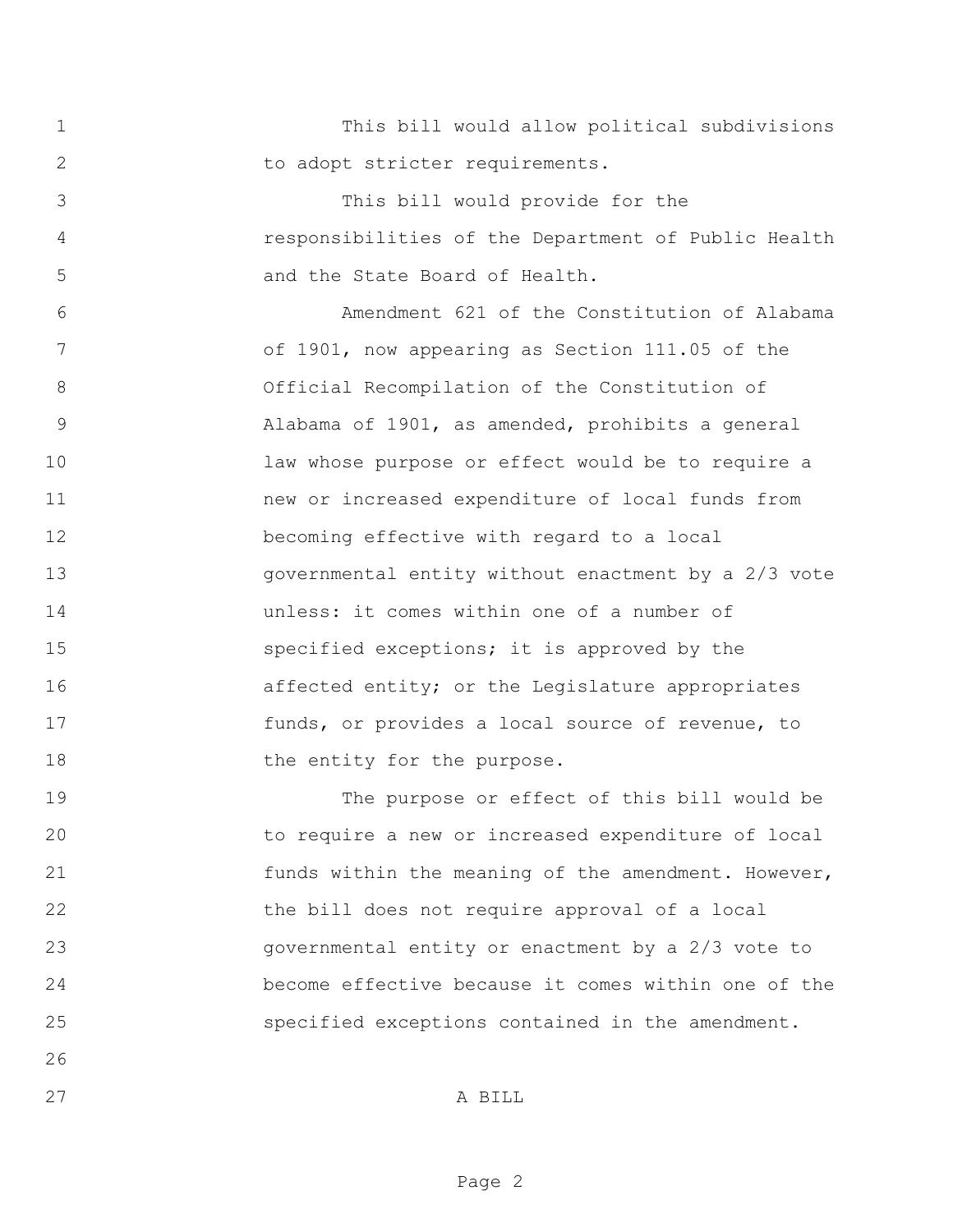| $\mathbf 1$   | TO BE ENTITLED                                                 |
|---------------|----------------------------------------------------------------|
| 2             | AN ACT                                                         |
| 3             |                                                                |
| 4             | To establish the Alabama Smoke-free Air Act of 2013;           |
| 5             | to prohibit smoking in places of employment and public places; |
| 6             | to provide legislative intent; to provide definitions; to      |
| 7             | prohibit smoking in certain outdoor areas; to specifically     |
| 8             | exempt private clubs and private residences not used for child |
| $\mathcal{G}$ | care or adult care, or as a health care facility; to provide   |
| 10            | requirements for owners, operators, managers, and employers;   |
| 11            | to prohibit retaliation against any person reporting a         |
| 12            | violation; to provide penalties for violations; to allow       |
| 13            | political subdivisions to adopt stricter requirements; to      |
| 14            | provide for the duties of the Department of Public Health and  |
| 15            | the State Board of Health; to repeal the Alabama Clean Indoor  |
| 16            | Air Act, Chapter 15A, consisting of Sections 22-15A-1 to       |
| 17            | 22-15A-10, Title 22, Code of Alabama 1975; and in connection   |
| 18            | therewith to have as its purpose or effect the requirement of  |
| 19            | a new or increased expenditure of local funds within the       |
| 20            | meaning of Amendment 621 of the Constitution of Alabama of     |
| 21            | 1901, now appearing as Section 111.05 of the Official          |
| 22            | Recompilation of the Constitution of Alabama of 1901, as       |
| 23            | amended.                                                       |
| 24            | BE IT ENACTED BY THE LEGISLATURE OF ALABAMA:                   |

 Section 1. This act shall be known and may be cited as the Alabama Smoke-free Air Act of 2013.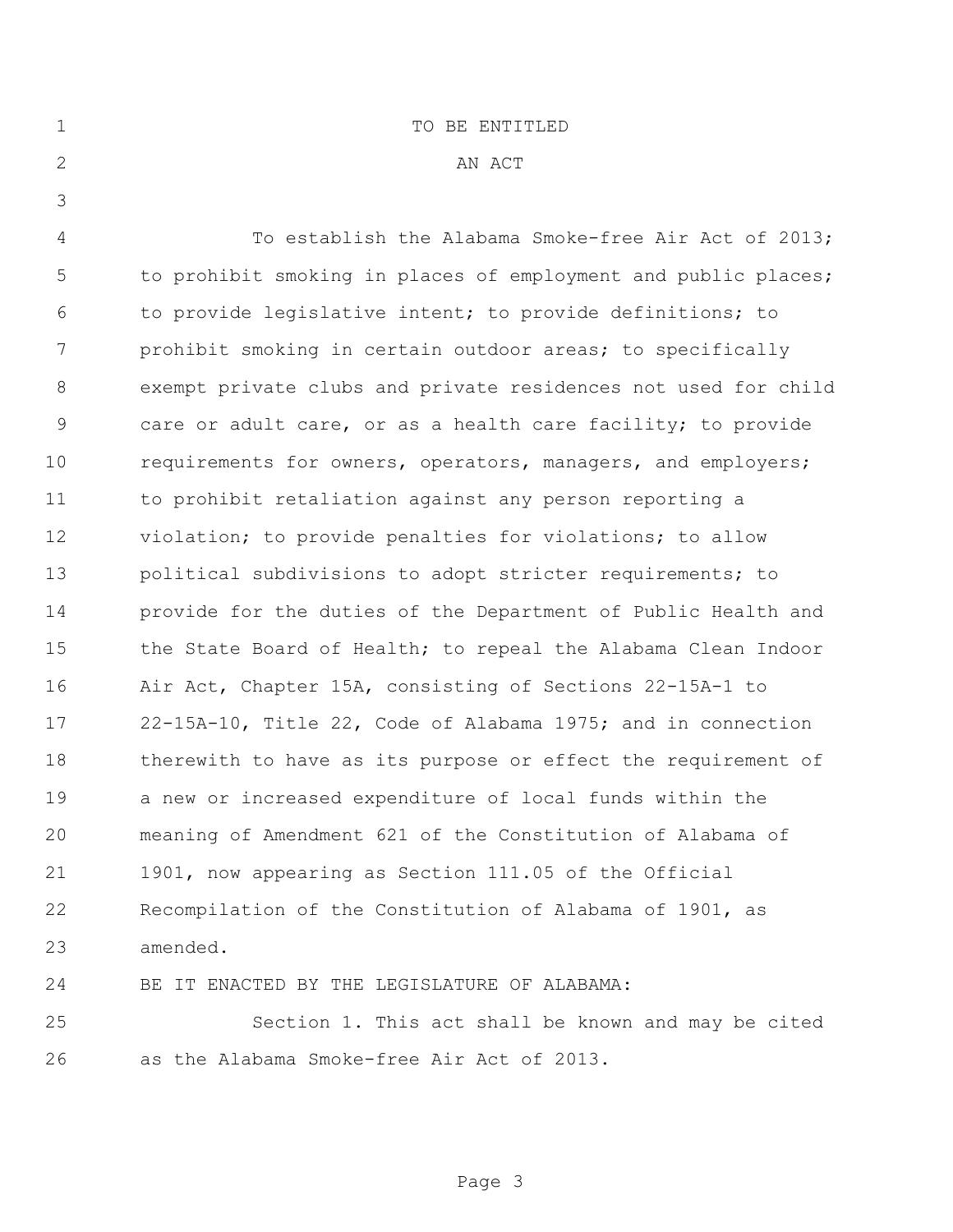Section 2. The Legislature finds and declares that the purposes of this act are to protect the health and welfare of the public by prohibiting smoking in public places and places of employment and to recognize that the need to breathe smoke free air takes priority over the desire to smoke.

 Section 3. For the purposes of this act, the following terms shall have the following meanings:

 (1) BAR. An establishment that is primarily devoted to the serving of alcoholic beverages for consumption by guests on the premises and in which the serving of food is only incidental to the consumption of those beverages. The term includes, but is not limited to, taverns, nightclubs, cocktail lounges, and cabarets.

 (2) BUSINESS. A sole proprietorship, partnership, 15 joint venture, corporation, or other business entity, either 16 for profit or not-for-profit, including a retail establishment, where goods or services are sold.

 (3) CIGAR BAR. An establishment that is primarily devoted to the on-site business of selling cigars or cigar tobacco and the on-site sale or rental of humidors. The establishment may be licensed to sell alcoholic beverages for consumption by guests on the premises and in which the serving of food is only incidental to the consumption of those beverages.

 (4) DEPARTMENT. The Alabama Department of Public Health.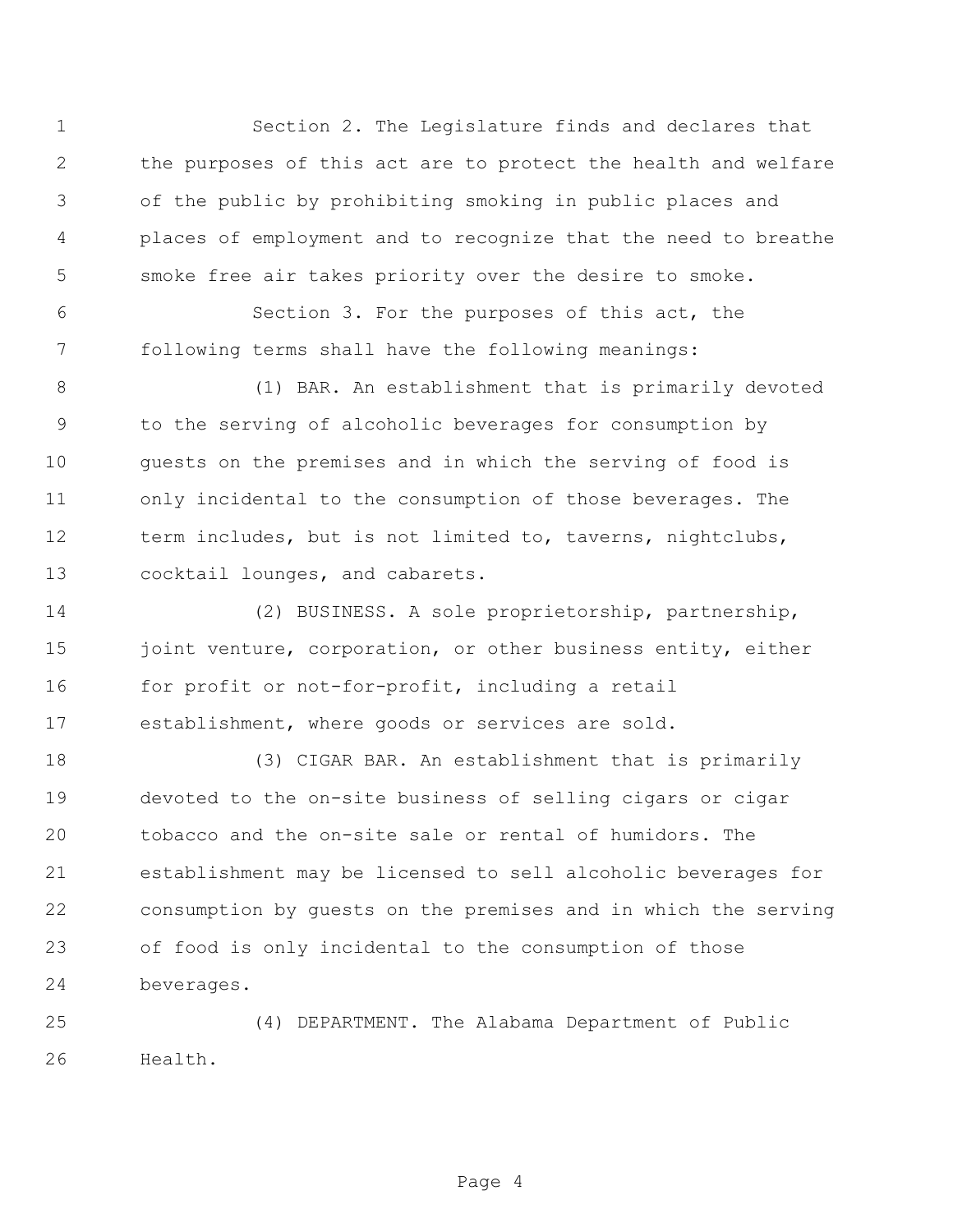(5) E-CIGARETTE. Any electronic oral device, such as one composed of a heating element, battery, or electronic circuit, or any of these, which provides a vapor of nicotine or any other substance, and the use or inhalation of which simulates smoking. The term includes any such device, whether manufactured, distributed, marketed, or sold as an e-cigarette, e-cigar, e-pipe, or under any other product name or description.

 (6) EMPLOYEE. A person who performs any type of work for the benefit of another in consideration of direct or indirect wages or profit, or a person who volunteers his or her services for a business. The term includes every person described above regardless of whether such person is referred 14 to as an employee, contractor, independent contractor, or any other designation or title.

 (7) EMPLOYER. Any person, business, partnership, or association with one or more employees. The term includes, but is not limited to, the legislative, executive, and judicial 19 branches of state government; any county, city, town, or any other political subdivision of the state; any public authority, commission, agency, or public benefit corporation; and any other separate corporate instrumentality or unit of state or local government.

 (8) ENCLOSED AREA. All space between a floor and ceiling that is bounded on at least 50 percent of its sides by walls, doorways, or windows, whether open or closed. A wall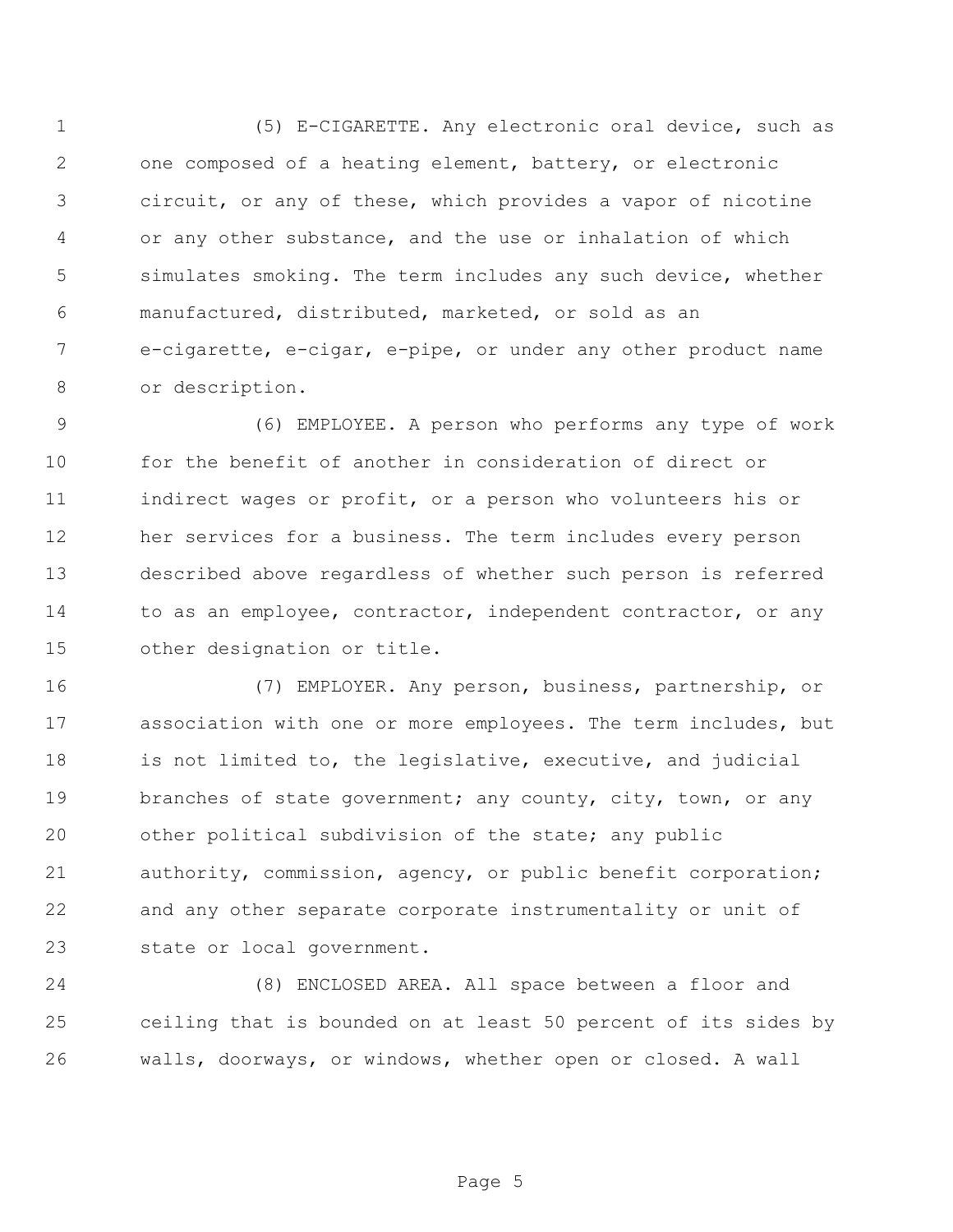includes any retractable divider, garage door, or other physical barrier, whether temporary or permanent.

 (9) HEALTH CARE FACILITY. An office or institution in which care or treatment is provided for physical, mental, or emotional diseases or other medical, physiological, or psychological conditions.

 (10) PLACE OF EMPLOYMENT. An area under the control of a public or private employer that employees utilize during the course of employment including, but not limited to, work areas, employee lounges, restrooms, conference rooms, meeting rooms, employee cafeterias, and hallways. A private residence 12 is a place of employment if it is a licensed child care, adult day care, or health care facility.

 (11) PLAYGROUND. Any park or recreational area designated in part to be used by children that has play or sports equipment installed or that has been designated or landscaped for play or sports activities, or any similar facility located on public or private school grounds or on municipal, county, or state grounds.

 (12) PRIVATE CLUB. An organization, whether incorporated or not, which is the owner, lessee, or occupant of a building or portion thereof used exclusively for club purposes at all times which is operated solely for recreational, fraternal, social, patriotic, political, benevolent, or athletic purposes, but not for pecuniary gain, and which only sells alcoholic beverages incidental to its operation. The affairs and management of the organization are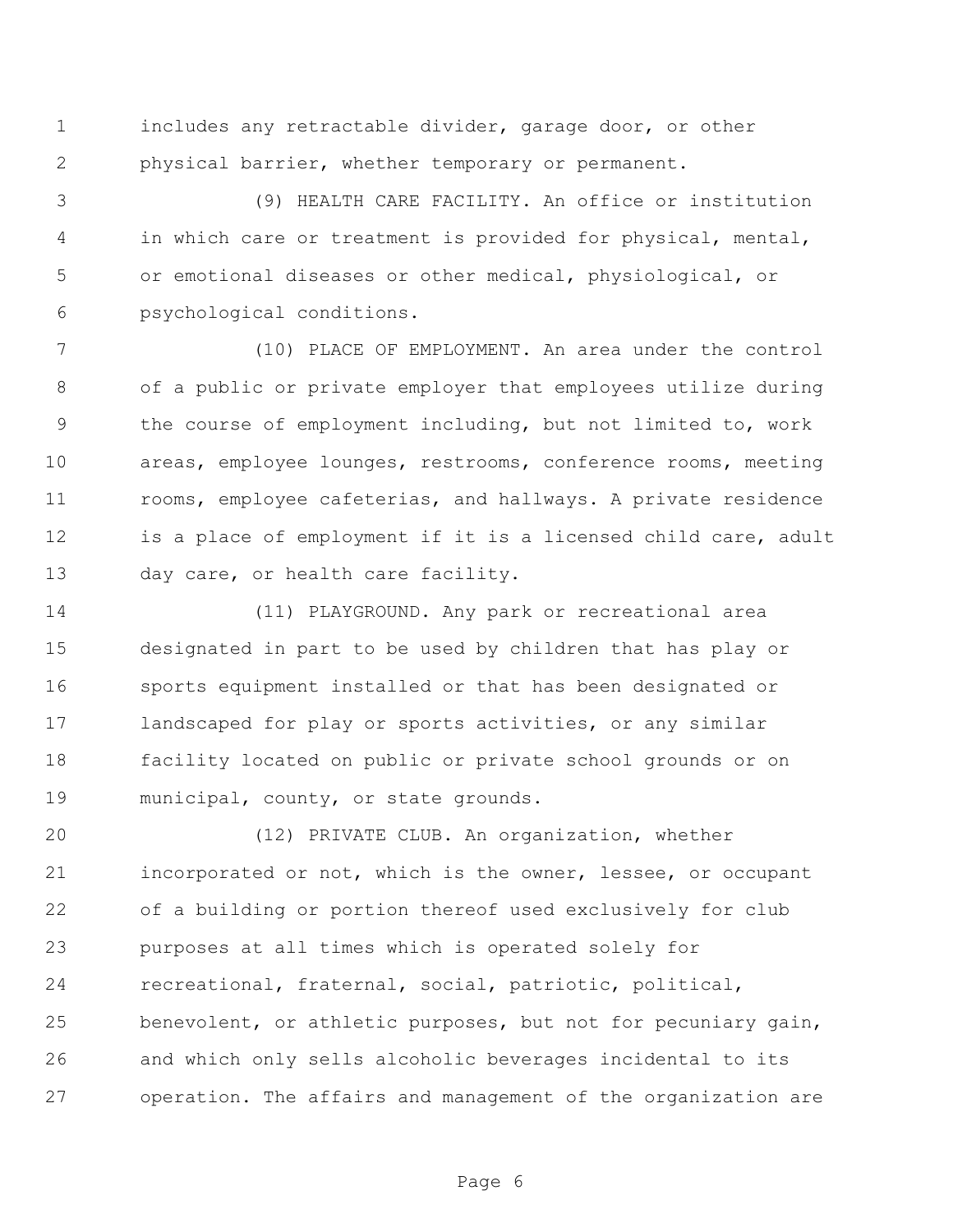conducted by a board of directors, executive committee, or similar body chosen by the members at an annual meeting. The organization has established bylaws or a constitution, or both, to govern its activities. The organization has been granted an exemption from the payment of federal income tax as a club under 26 U.S.C. Section 501.

 (13) PUBLIC PLACE. A place used by or open to the public including, but not limited to, any of the following: 9 a. A restaurant.

b. A bar.

c. A retail or service establishment.

12 d. An educational facility.

e. A laundromat.

**f.** A retail food production and marketing

establishment.

16 g. A shopping mall.

17 h. A convention facility.

 i. A theater or other facility primarily used for exhibiting a performance.

j. A sports arena.

21 k. A health care facility, including waiting rooms, hallways, rooms, and wards.

 l. A licensed child care or adult day care facility. m. A polling place.

n. A room in which a public meeting is in progress.

 o. A common area in a multiple unit residential facility.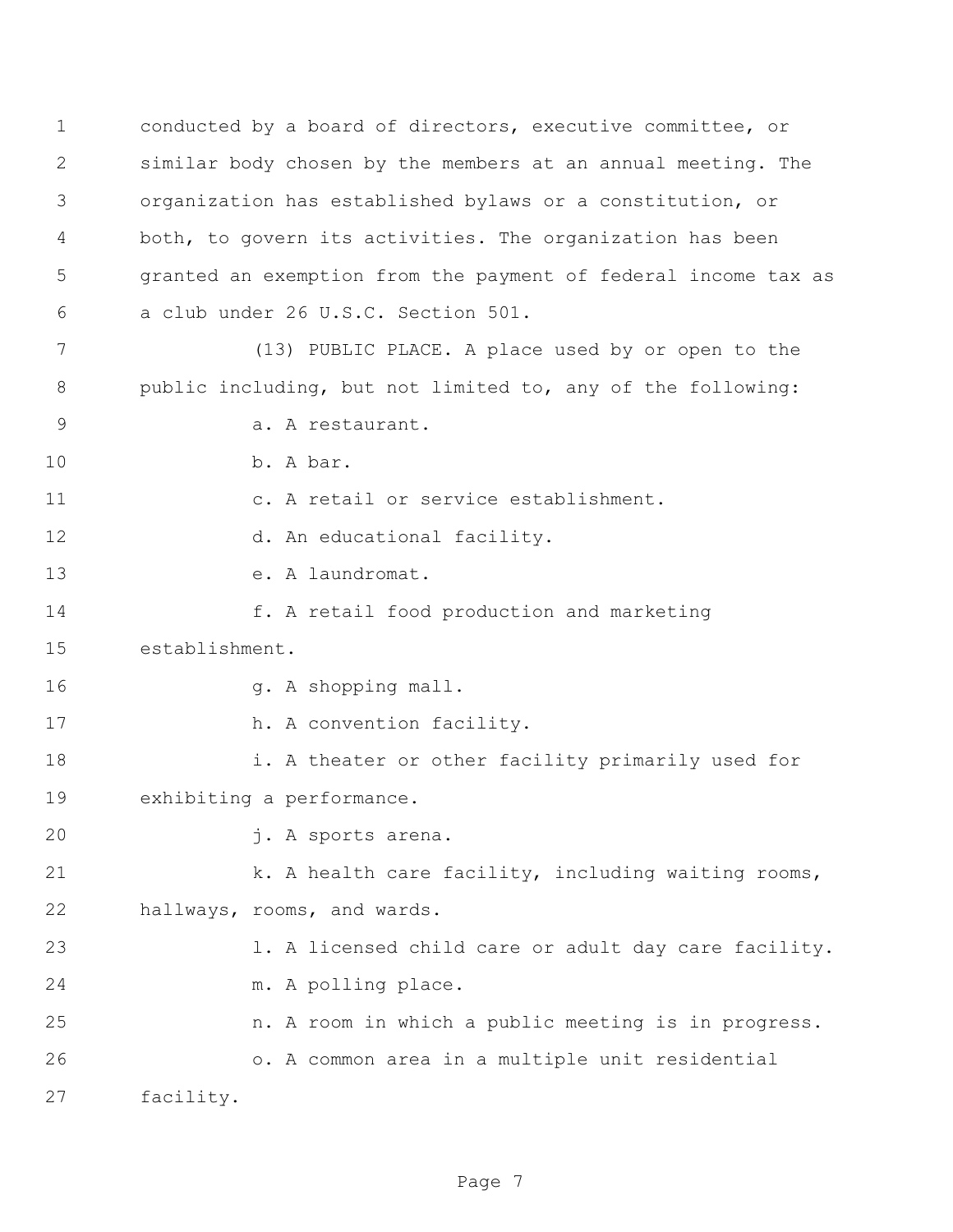**p. A public transportation vehicle and facility**  including, but not limited to, a bus or taxicab, and a ticket, boarding, or waiting area of a public transportation depot.

 q. A restroom, lobby, reception area, service line, hallway, elevator, or other common use area the public is invited or permitted to enter.

7 The R. A bingo facility or other gaming facility.

8 s. A hotel or motel, including common areas and guest rooms.

 (14) RESTAURANT. A food establishment including, but not limited to, coffee shops, cafeterias, sandwich stands, and 12 private and public school cafeterias, which give or offer for 13 sale food to the public, quests, or employees, as well as kitchens and catering facilities in which food is prepared on the premises for services elsewhere. The term includes a bar area within a restaurant.

 (15) RETAIL OR SERVICE ESTABLISHMENT. An establishment that sells goods or services to the public.

 (16) SERVICE LINE. A line in which one or more persons wait for or receive service, whether or not the service involves the exchange of money. A service line includes, but is not limited to, an ATM line, concert line, food vendor line, movie ticket line, and sporting event line.

 (17) SHOPPING MALL. A public walkway or hall area that serves to connect retail, service, or professional establishments.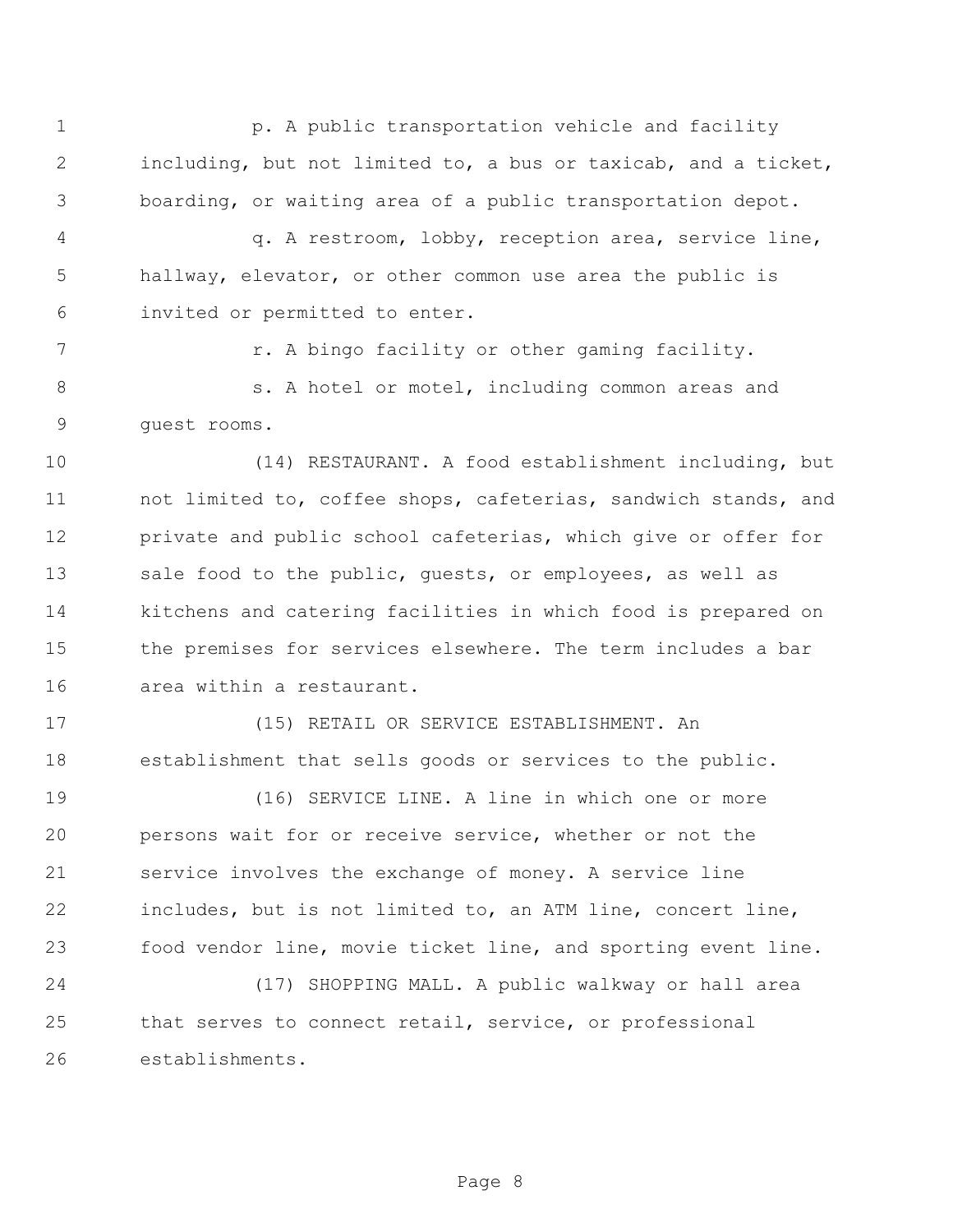1 (18) SMOKE or SMOKING. The act of inhaling, exhaling, burning, carrying, holding, or possessing any lighted or heated tobacco product including, but not limited to, cigars, cigarettes, or pipes, or any other lighted or heated smoking equipment or device containing any weed, plant, or other combustible substance. The term does not include the use of an e-cigarette.

 (19) SPORTS ARENA. A place in which a person engages in physical exercise, participates in athletic competition, or witnesses sports or other events, including pavilions, stadiums, gymnasiums, health spas, boxing arenas, swimming pools, roller and ice rinks, and bowling alleys.

 Section 4. Smoking is prohibited in all enclosed areas of public places and enclosed areas of places of employment.

 Section 5. Smoking is prohibited in all of the following outdoor places and areas:

 (1) Within a distance of 15 feet of any of the following parts of public places and places of employment: Entrances, exits, operable windows, or ventilation intakes 21 that serve an enclosed area.

 (2) Within 15 feet of outdoor seating and serving areas of restaurants and bars.

 (3) All outdoor arenas, sports arenas, and amphitheaters and within 15 feet of bleachers and grandstands for use by spectators at sporting and other public events.

(4) Outdoor service lines.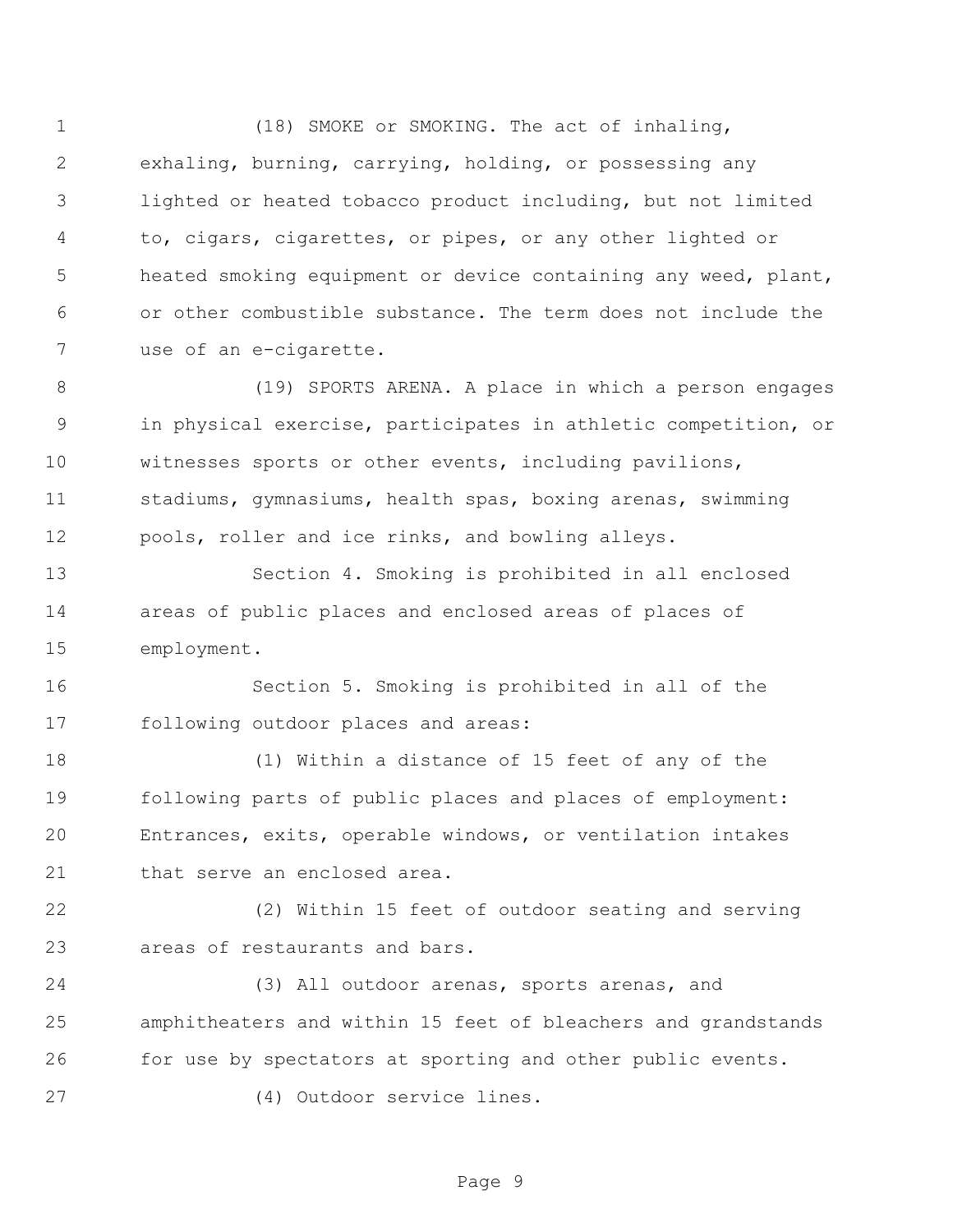(5) In and within 15 feet of outdoor playgrounds. Section 6. This act does not apply to any of the following: (1) A private residence, unless licensed as a child care, adult care, or health care facility. (2) Outdoor areas of places of employment, except as provided in Section 5. (3) A private club that is in existence and operating on the effective date of this act. Notwithstanding the foregoing, this act shall apply to a private club that comes into existence after the effective date of this act. 12 (4) A tobacco manufacturer, leaf dealer, importer, wholesaler, or distributor facility. (5) A cigar bar. (6) A retail tobacco shop or venue. Section 7. (a) The owner, operator, manager, or other person in control of a public place or place of employment shall do all of the following: (1) Clearly and conspicuously post in that place "No Smoking" signs or the international "No Smoking" symbol, that consists of a pictorial representation of a burning cigarette enclosed in a red circle with a diagonal red bar. (2) Clearly and conspicuously post at each entrance to that place a sign stating that smoking is prohibited. (3) Remove all ashtrays from any area where smoking is prohibited by this act, except for ashtrays displayed for sale and not for use on the premises.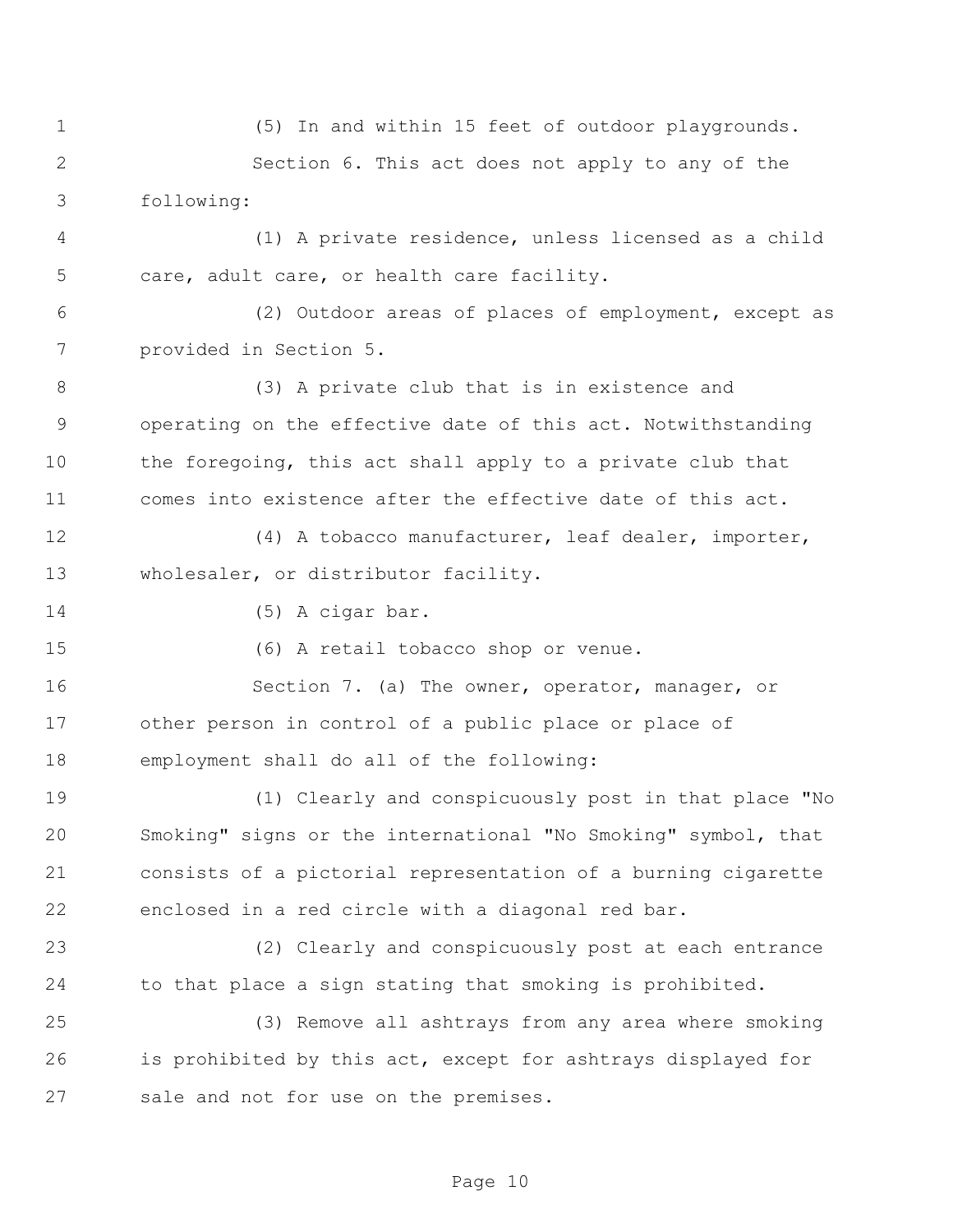(b) The owner, operator, manager, or other person in control of a place of employment shall do all of the following:

 (1) Provide written notice that smoking is prohibited in the place of employment to prospective employees upon their application for employment.

 (2) Communicate the prohibition on smoking to all existing employees by the effective date of this act.

 (3) Ensure employees comply with the requirements of this act.

11 (c) The owner, manager, operator, or employee of an area regulated by this act shall direct a person who is smoking in violation of this act to extinguish the product 14 being smoked. If the person does not stop smoking, the owner, manager, operator, or employee shall refuse service and shall immediately ask the person to leave the premises. If the 17 person in violation refuses to leave the premises, the owner, manager, operator, or employee shall immediately contact law enforcement.

 Section 8. Any other provision of this act to the contrary notwithstanding, an owner, operator, manager, or other person in control of an establishment, facility, or outdoor area may declare the entire establishment, facility, or outdoor area as nonsmoking. Smoking is prohibited in any place in which a sign conforming to the requirements of Section 7 is posted.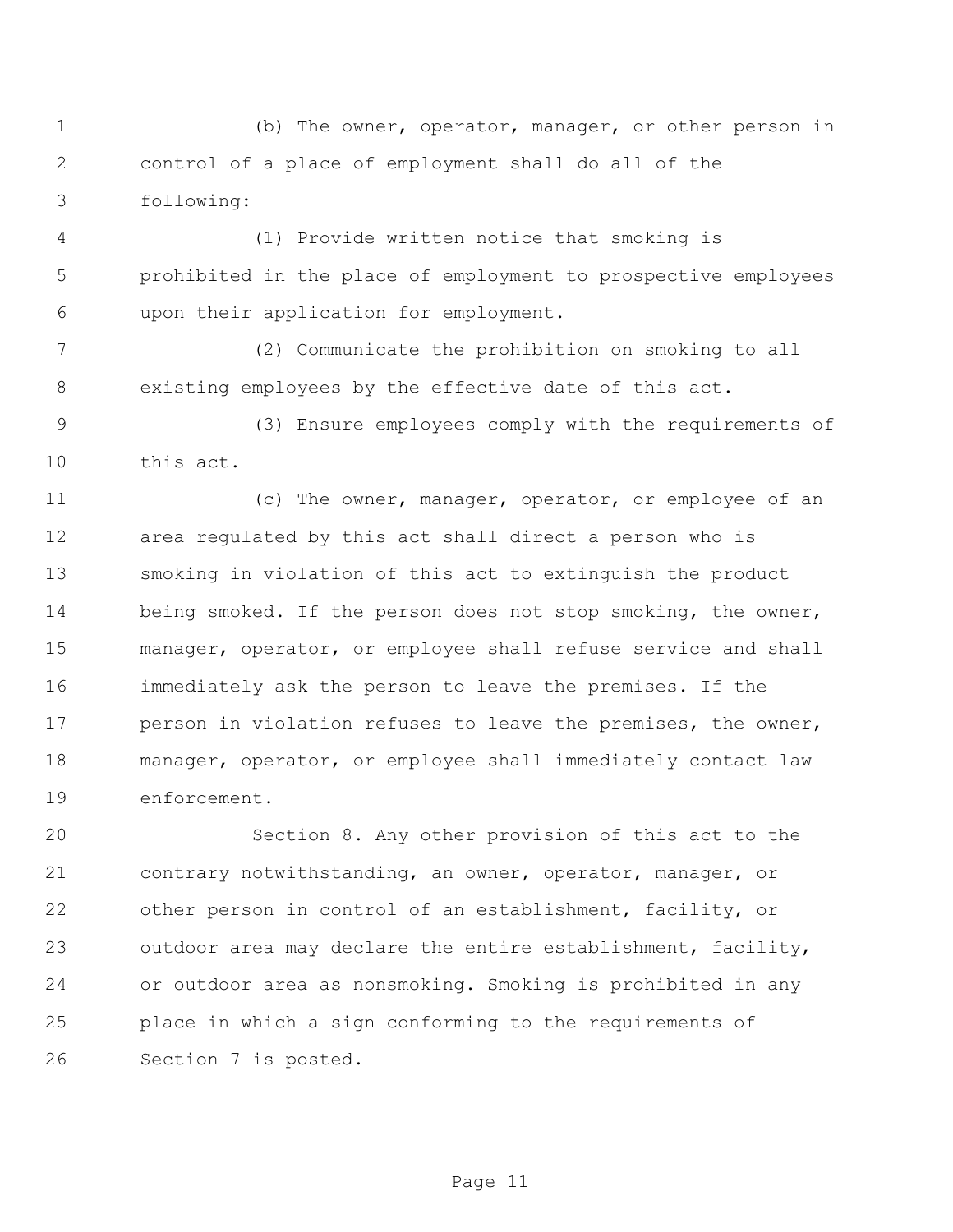Section 9. (a) No person or employer shall discharge, refuse to hire, or in any manner retaliate against an employee, applicant for employment, or customer because that employee, applicant, or customer exercises any right afforded by this act or reports or attempts to report a violation of this act.

 (b) An employee working in a setting in which an employer allows smoking in violation of this act does not waive or surrender any legal right the employee may have 10 against the employer or any other party.

11 Section 10. (a) A person who smokes in an area where smoking is prohibited by this act is guilty of a violation as defined in Chapter 5, Title 13A, Code of Alabama 1975, punishable by a fine not exceeding fifty dollars (\$50).

 (b) Except as otherwise provided in this act, a person who owns, manages, operates, or otherwise controls a public place or place of employment and who fails to comply with this act is guilty of a violation as defined in Chapter 5, Title 13A, Code of Alabama 1975, punishable by:

 (1) A fine not exceeding one hundred dollars (\$100) for a first violation.

 (2) A fine not exceeding two hundred dollars (\$200) for a second or subsequent violation occurring within one year of the date of a previous violation.

 (c) In addition to the criminal fines provided in subsection (b), upon confirmation of a third violation and each subsequent violation of this act within one year of a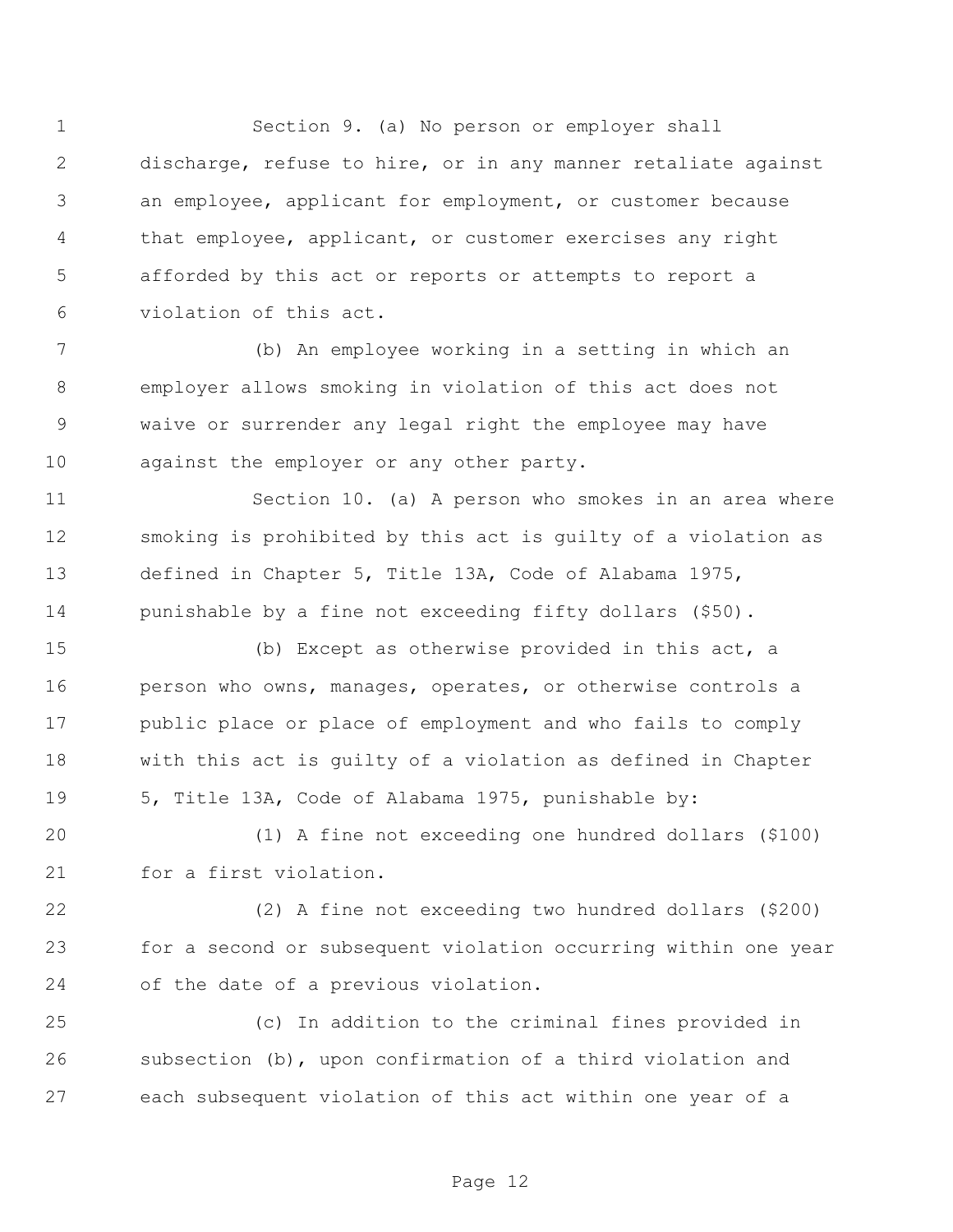previous violation by a person who owns, manages, operates, or otherwise controls the public place or place of employment, the department may assess a civil fine of up to one thousand dollars (\$1,000) for the third and each subsequent violation. A person may appeal the assessment of the civil fine imposed for a third and each subsequent violation and a hearing shall be held pursuant to the Alabama Administrative Procedure Act.

 (d) A third violation and each subsequent violation of this act within one year of a previous violation by a person who owns, manages, operates, or otherwise controls a public place or place of employment may also result in the suspension or revocation of any permit or license issued to the person by any governmental entity for the premises on which the violation occurred.

 (e) If the civil penalty imposed pursuant to this section is not paid, the department may file an action to collect the civil fine in a court of competent jurisdiction in 18 the county in which the violations occurred. The person committing the violations is responsible for paying all costs associated with the collection of the civil fine.

 (f) All civil fines collected pursuant to this section shall be deposited to the credit of the department and such funds shall be appropriated, budgeted, and allotted in accordance with Sections 41-4-80 to 41-4-96, inclusive, and 41-19-1 to 41-19-12, inclusive, and only in amounts stipulated in the general appropriations bill and other appropriation bills and to be used to implement and administer this act.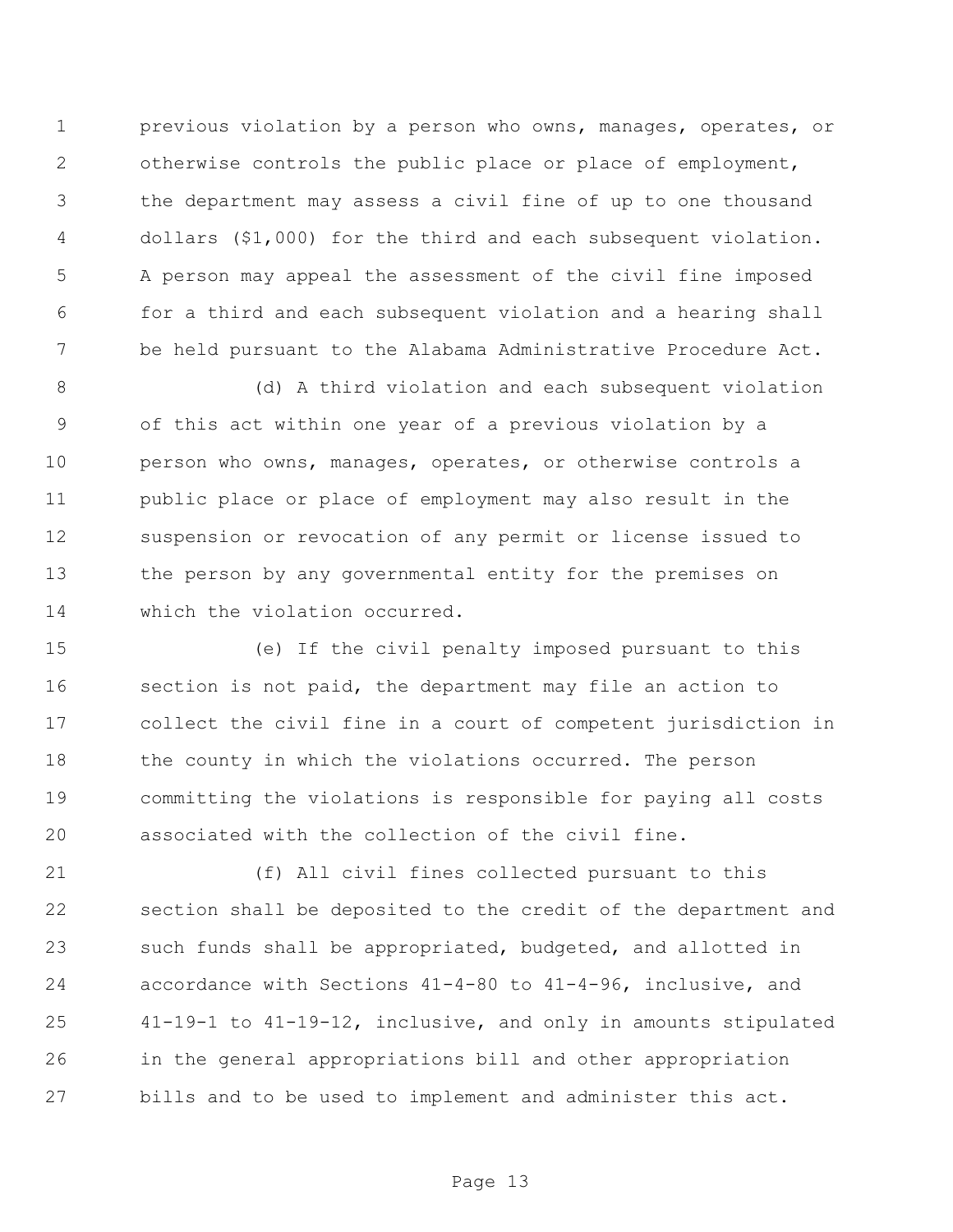(g) Violation of this act is a public nuisance, which may be abated by the department, the Attorney General, a district attorney, or the governing body of a municipality or county pursuant to a restraining order, preliminary and permanent injunction, or other means provided for by law. Any costs associated with nuisance abatement by means of any court action may be recovered by the department, Attorney General, 8 district attorney, or other agency seeking relief.

 (h) Each day on which a violation of this act occurs shall be considered a separate and distinct violation.

 Section 11. (a) Any agency of this state and any political subdivision or municipal corporation that issues a license, certificate, registration, or other authority or permit to a business or to an owner, operator, or other person in control of a business shall provide notice of the provisions of this act to each applicant for license, permit, or authority.

 (b) A citizen may file a complaint under this act with the department or a county health department.

 (c) The department, or a designee of the department, or the State Fire Marshal, or his or her deputy, or any member of a local fire department may enter any building or premises in this state to determine compliance with this act.

 (d) The State Board of Health may adopt rules as necessary for the implementation, administration, and enforcement of this act.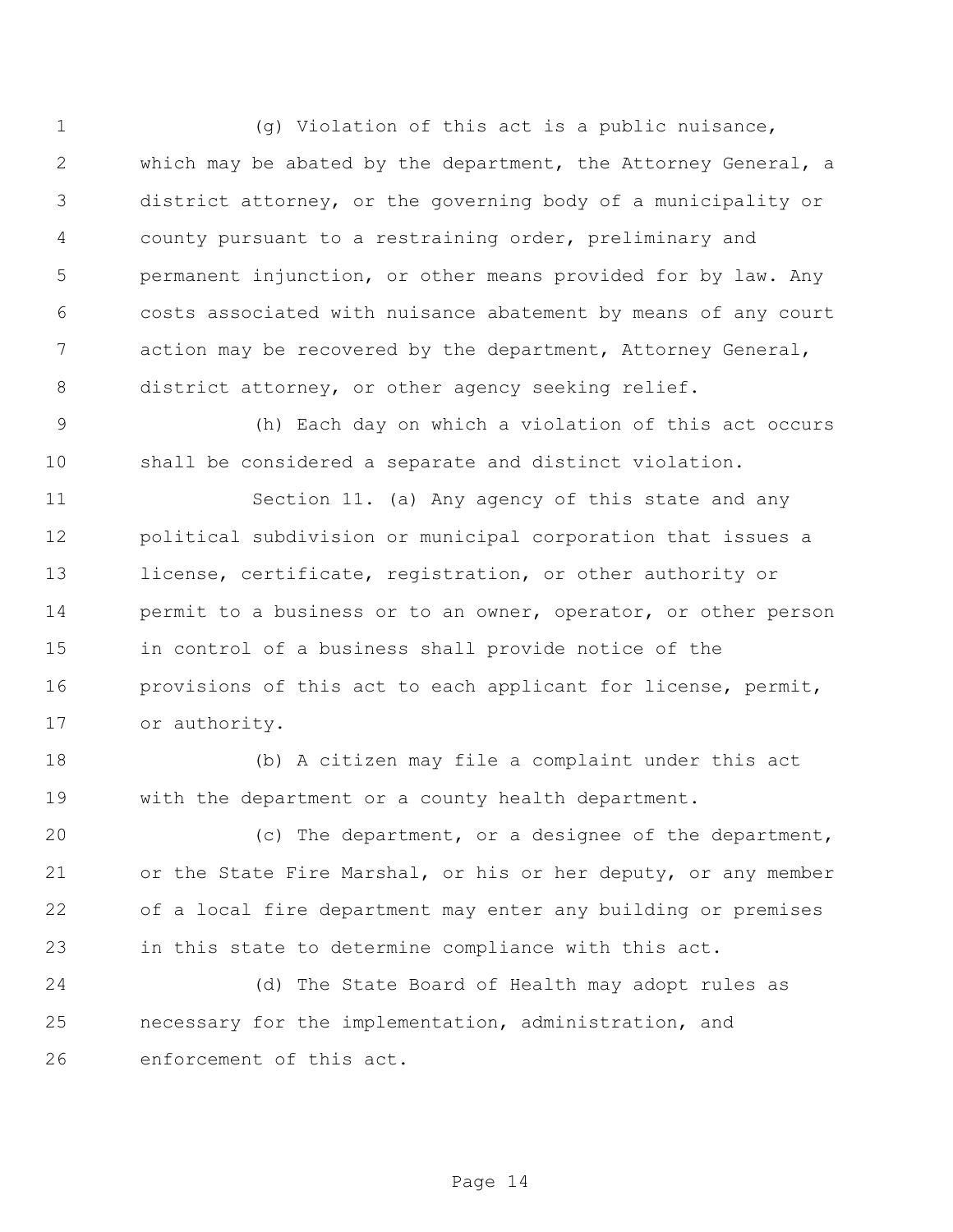(e) Any other provision of this act to the contrary notwithstanding, an employee or private citizen may bring legal action to enforce this act.

 Section 12. (a) Nothing in this act shall be construed to restrict or preempt the authority of the State Board of Health, any county board of health, or any county or 7 municipality from adopting and enforcing local laws, ordinances, regulations, or policies that comply with at least the minimum applicable standards of this act.

 (b) Nothing in this act shall be construed to restrict the power of any employer or entity from adopting and enforcing standards, policies, and protocols to prohibit smoking to a greater degree than this act.

 Section 13. To the extent that the Legislature appropriates funds, or to the extent that funds are provided 16 from other sources, the department shall engage in a continuing program to explain and clarify the purpose and requirements of this act and to guide employers, owners, operators, and managers regarding compliance with this act. The program may include the publication of a brochure for businesses and individuals explaining the provisions of this act.

 Section 14. (a) The department may delegate to a state agency or political subdivision of this state any functions, powers, or duties imposed by this act.

 (b) The department may enter into agreements with third parties to determine compliance with this act.